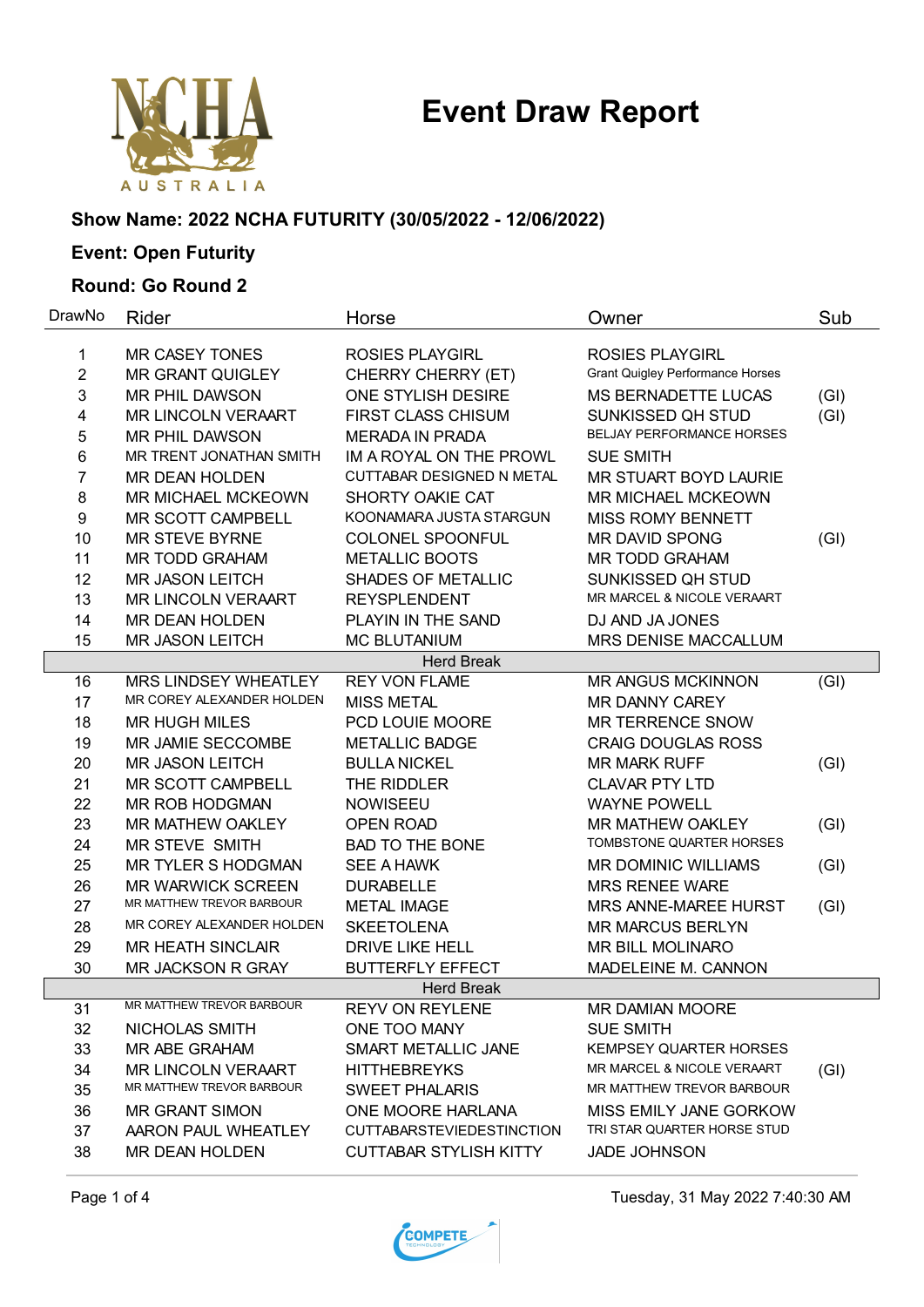# **Event Draw Report**



#### **Show Name: 2022 NCHA FUTURITY (30/05/2022 - 12/06/2022)**

# **Event: Open Futurity**

### **Round: Go Round 2**

| DrawNo            | Rider                        | Horse                     | Owner                           | Sub  |
|-------------------|------------------------------|---------------------------|---------------------------------|------|
| 39                | MR BENJAMIN LOADES           | SPOONFULA BUBBLEGUM       | BnC Performance Horses Pty Ltd  |      |
| 40                | <b>MR HUGH MILES</b>         | <b>MAXIMUS METALIUS</b>   | SPRING CREEK CATTLE COMPANY P/L |      |
| 41                | <b>MR MATHEW OAKLEY</b>      | <b>SWIPE RIGHT</b>        | <b>MISS SIMONE LAIDELY</b>      | (GI) |
| 42                | <b>MR JIM VICKERY</b>        | <b>BOON SUGAR</b>         | VANZED PTY LTD                  |      |
| 43                | <b>MR ISAAC WESTERHUIS</b>   | PRETTY N STYLISH          | MISS HOLLY CLAYDEN              |      |
| 44                | <b>MR CASEY TONES</b>        | STEVIE ON TAP             | MND RURAL PTY LTD               | (GI) |
| 45                | MR COREY ALEXANDER HOLDEN    | ELLASLIECHISUMSBOONSHINE  | <b>MS ABBY KETTNER</b>          |      |
|                   |                              | <b>Herd Break</b>         |                                 |      |
| 46                | <b>MR STEVE BYRNE</b>        | <b>BOONS CATTALOU</b>     | <b>MR CASEY STONER</b>          | (GI) |
| 47                | MR TRENT JONATHAN SMITH      | A CHICK WITH A BADGE      | <b>MRS MARGARET HART</b>        |      |
| 48                | <b>MR ISAAC WESTERHUIS</b>   | <b>BEAUTIFUL CRAZY</b>    | <b>MRS NATASHA CARLON</b>       |      |
| 49                | MR JAMIE SECCOMBE            | TUFF LIL PRINCESS         | Rodney Linke                    |      |
| 50                | MR ABE GRAHAM                | DUAL PEP REY VON          | MR ABE GRAHAM                   | (GI) |
| 51                | MR ROB HODGMAN               | SAN J LIL ITTY (ET)       | <b>MS JENNY MCVILLY</b>         |      |
| 52                | <b>MR GRANT SIMON</b>        | <b>BOONS SHOWTIME</b>     | MISS CASEY HARDY                |      |
| 53                | <b>MR PHILLIP JOHN SMITH</b> | <b>SANNDUNE</b>           | Mrs Mikhala Lennox              |      |
| 54                | MR TRENT JONATHAN SMITH      | <b>EDDIE FINNIGAN</b>     | <b>BILLIE BUCKERIDGE</b>        |      |
| 55                | <b>MR PETER RYAN</b>         | <b>KIT KAT BLUE</b>       | <b>MR PETER RYAN</b>            |      |
| 56                | MR LINCOLN VERAART           | <b>REYS YAKITTY</b>       | TRI STAR QUARTER HORSE STUD     |      |
| 57                | MR COREY ALEXANDER HOLDEN    | ONE TIME BLUES (ET)       | <b>Clearview Quarter Horses</b> |      |
| 58                | MR ROB HODGMAN               | STYLISH J DUAL            | <b>MS JENNY MCVILLY</b>         |      |
| 59                | MR MATHEW OAKLEY             | <b>STEVIE'S CHOICE</b>    | MR ROBERT DUDDY                 |      |
| 60                | MR WAYNE BAUMANN             | <b>CATTY LINK</b>         | MR WAYNE BAUMANN                |      |
|                   |                              | <b>Herd Break</b>         |                                 |      |
| 61                | MR PHIL DAWSON               | <b>REYMINISCENCE (ET)</b> | <b>Coolarest Farm</b>           |      |
| 62                | MR MATHEW OAKLEY             | <b>ZIGTALLIC</b>          | RE AND JA SHEEDY                |      |
| 63                | MR SCOTT CAMPBELL            | SHEZA STARGUN             | C.A. BELL & R.S. BELL           |      |
| 64                | <b>MRS TRUDY HOLDEN</b>      | <b>MAXI BRAKES</b>        | MR COREY ALEXANDER HOLDEN       | (GI) |
| 65                | <b>MR WARWICK SCREEN</b>     | <b>MACHISMO</b>           | KAHLUA HOLDINGS                 | (GI) |
| 66                | MR JACKSON R GRAY            | NINE TAILS SMART          | SUNKISSED QH STUD               | (GI) |
| 67                | MR SCOTT CAMPBELL            | <b>WHO SHINES</b>         | <b>Moondyne Cutting Horses</b>  |      |
| 68                | MR PHIL DAWSON               | <b>BEACH CRICKET</b>      | DP NM DOOLAN                    |      |
| 69                | MR PETE KENNEDY              | WHO SHOT THE CAT          | PW & SJ KENNEDY                 | (GI) |
| 70                | <b>MR PHIL DAWSON</b>        | <b>METICULOUS</b>         | <b>MR JIM LYONS</b>             |      |
| 71                | MR TRENT JONATHAN SMITH      | <b>STYLISH LIL TIGER</b>  | DM HEASLIP & LC SCHILLER        | (GI) |
| 72                | PAUL BEATH                   | PETAS SUGAR MAN           | MISS REBECCA BRODIE             | (GI) |
| 73                | <b>MR DEAN HOLDEN</b>        | ROYAL KING COLE           | SAMANTHA STEPNELL               | (GI) |
| 74                | <b>MR FRANK GREEN</b>        | PINKALLOU                 | MR JOHN DRYNAN                  |      |
| 75                | MR JAMIE SECCOMBE            | <b>MEMPHIS MINNIE</b>     | KALILETT QUARTER HORSE          |      |
| <b>Herd Break</b> |                              |                           |                                 |      |

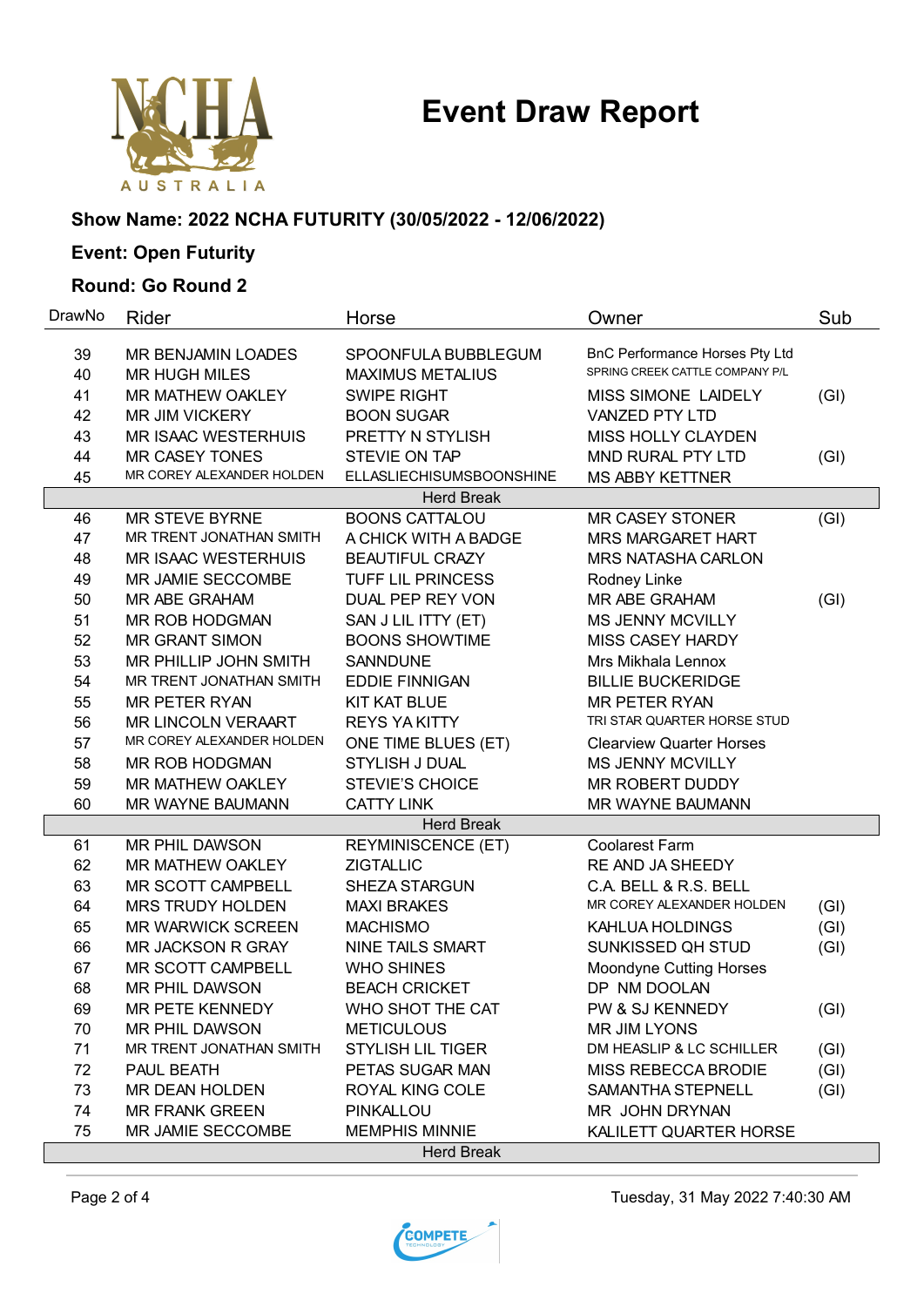# **Event Draw Report**



# **Show Name: 2022 NCHA FUTURITY (30/05/2022 - 12/06/2022)**

# **Event: Open Futurity**

### **Round: Go Round 2**

| DrawNo            | Rider                                                                        | Horse                                                     | Owner                                                                                                           | Sub          |
|-------------------|------------------------------------------------------------------------------|-----------------------------------------------------------|-----------------------------------------------------------------------------------------------------------------|--------------|
| 76<br>77<br>78    | <b>MR MATHEW OAKLEY</b><br><b>MISS KRISTA MOORE</b><br>MR PHILLIP JOHN SMITH | <b>DIRTY DEEDS</b><br>ERIN BOOM BOOM<br>ERIN METALLIC MAC | <b>MR MATHEW OAKLEY</b><br>MR DAVID BILLINGHURST<br><b>ERIN PARK STUD</b><br>ROBERT H JONES INVESTMENTS PTY LTD | (GI)<br>(GI) |
| 79                | MR COREY ALEXANDER HOLDEN                                                    | <b>HICAREY</b>                                            |                                                                                                                 |              |
| 80                | MR STEVE SMITH                                                               | <b>IZZY SMOOTH REVIEW</b>                                 | J & E Mayne                                                                                                     |              |
| 81                | MR GRANT QUIGLEY                                                             | <b>MISS LORENA WOOD</b>                                   | QSTUD                                                                                                           |              |
| 82                | <b>MR ROBERT MACKAY</b>                                                      | YULGILBAR LADY SPINS                                      | <b>BUDMAC PTY LTD</b>                                                                                           |              |
| 83                | <b>MR WARWICK SCREEN</b>                                                     | LOCK IT UP CAT                                            | <b>MRS KAY WARRIAN</b>                                                                                          | (GI)         |
| 84                | MR MATTHEW TREVOR BARBOUR                                                    | <b>IMA SAINTLY CAT</b>                                    | Mrs Sam Allen                                                                                                   |              |
| 85                | MR COREY ALEXANDER HOLDEN                                                    | ROSALIES FINAL WISH                                       | <b>MR CRAIG MITCHELL</b>                                                                                        |              |
| 86                | <b>MR TYLER S HODGMAN</b>                                                    | PINK CHAMPAGNE                                            | <b>MR SERGE ROLLAND</b>                                                                                         |              |
| 87                | MR TRENT JONATHAN SMITH                                                      | <b>CAATINGA</b>                                           | WILD GULLY QUARTER HORSES                                                                                       |              |
| 88                | <b>MR DEAN ROGAN</b>                                                         | <b>HARD N UP</b>                                          | <b>MS OLIVIA TURNER</b>                                                                                         |              |
| 89                | <b>MR GRANT QUIGLEY</b>                                                      | <b>BC ALL STEEL</b>                                       | MR RAYMOND ERIC RANDLE                                                                                          |              |
| 90                | AARON PAUL WHEATLEY                                                          | THIS WRAE                                                 | AARON PAUL WHEATLEY                                                                                             | (GI)         |
|                   |                                                                              | <b>Herd Break</b>                                         |                                                                                                                 |              |
| 91                | <b>MR TODD GRAHAM</b>                                                        | <b>METALLIC SPIDER</b>                                    | R & R LIVESTOCK                                                                                                 |              |
| 92                | <b>MRS LINDSEY WHEATLEY</b>                                                  | <b>SUGAR RAE PETA</b>                                     | <b>MR MARK RUFF</b>                                                                                             |              |
| 93                | <b>MR BEN O'REILLY</b>                                                       | TAP N GO                                                  | <b>MR BEN O'REILLY</b>                                                                                          | (GI)         |
| 94                | MR STEVE SMITH                                                               | <b>LADY CHISUM DRIVE</b>                                  | Mary Valley Prime                                                                                               |              |
| 95                | <b>MR PETER RYAN</b>                                                         | SIDE CHIC                                                 | <b>MR PETER RYAN</b>                                                                                            |              |
| 96                | <b>MR CASEY TONES</b>                                                        | <b>SIX BELLS</b>                                          | SUNKISSED QH STUD                                                                                               | (GI)         |
| 97                | <b>MR WARWICK SCREEN</b>                                                     | <b>SERENS REMEDY</b>                                      | <b>MRS KAY WARRIAN</b>                                                                                          |              |
| 98                | <b>MR HUGH MILES</b>                                                         | <b>REYNING POPPYCAT</b>                                   | MR BILL MOLINARO                                                                                                |              |
| 99                | MR STEVE SMITH                                                               | <b>LITTLE TOWN FLIRT</b>                                  | LR PL MURPHY                                                                                                    |              |
| 100               | MR COREY ALEXANDER HOLDEN                                                    | <b>HAVVA BREAK POP</b>                                    | ROBERT WATCHORN                                                                                                 | (GI)         |
| 101               | <b>MR TODD GRAHAM</b>                                                        | YULGILBAR LIMITED EDITION                                 | YULGILBAR QH STUD                                                                                               | (GI)         |
| 102               | MR WAYNE BAUMANN                                                             | <b>WILUNAS LAST SHOT</b>                                  | MR PETER TODD SNR                                                                                               |              |
| 103               | <b>MR HUGH MILES</b>                                                         | <b>STEVIE NIX</b>                                         | <b>MR HUGH MILES</b>                                                                                            |              |
| 104               | MR JAMIE SECCOMBE                                                            | <b>ACACIA GOLD</b>                                        | DARCY J. TWOHILL                                                                                                |              |
| 105               | <b>MR JIM VICKERY</b>                                                        | <b>TASSA BOON</b>                                         | <b>VANZED PTY LTD</b>                                                                                           | (GI)         |
| <b>Herd Break</b> |                                                                              |                                                           |                                                                                                                 |              |
| 106               | MRS LINDSEY WHEATLEY                                                         | DARA GRASSHOPPER                                          | MISS ASHLEIGH MEAGHER                                                                                           | (GI)         |
| 107               | MR JACKSON R GRAY                                                            | <b>BIT OF A SMOOTHIE</b>                                  | SUNKISSED QH STUD                                                                                               |              |
| 108               | MR PHIL DAWSON                                                               | SWEET LIL CAT                                             | CUTTING EDGE QUARTER HORSES                                                                                     |              |
| 109               | MR ABE GRAHAM                                                                | AMAROO STARS GO BLU                                       | MR ABE GRAHAM                                                                                                   |              |
| 110               | MR TYLER S HODGMAN                                                           | POLARIS SPIN                                              | <b>MRS NADEAN MCKENNA</b>                                                                                       | (GI)         |
| 111               | MR ROB HODGMAN                                                               | SAN J LIL ITTY BITTY                                      | <b>MS JENNY MCVILLY</b>                                                                                         |              |
| 112               | <b>MR ABE GRAHAM</b>                                                         | CIRCLEBAR METALIC MYSTERY                                 | MRS TANIA MOORHEAD                                                                                              |              |
| 113               | MR TODD GRAHAM                                                               | <b>PLAYFUL</b>                                            | MATT CABAN FARRIER SERVICES                                                                                     |              |